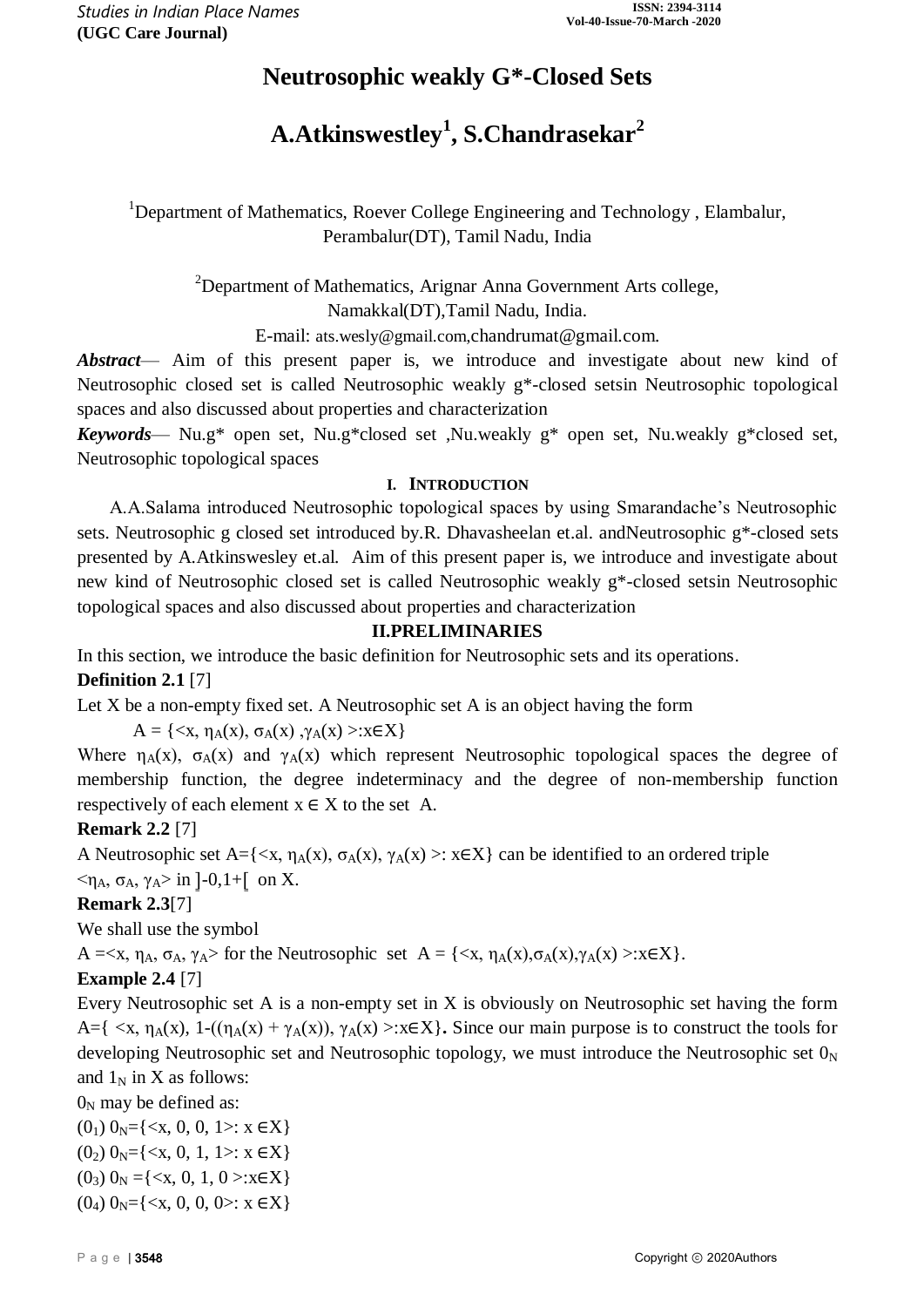$1_N$  may be defined as :

 $(1<sub>1</sub>)$  1<sub>N</sub> ={<x, 1, 0, 0>: x $\in$ X}  $(1_2)$  1<sub>N</sub> ={ $\langle x, 1, 0, 1 \rangle$ :  $x \in X$ }  $(1_3) 1_N = \{ \langle x, 1, 1, 0 \rangle : x \in X \}$  $(1_4) 1_N = \{ \langle x, 1, 1, 1 \rangle : x \in X \}$ 

## **Definition 2.5** [8]

Let  $A=\langle \eta_A, \sigma_A, \gamma_A \rangle$  be a Neutrosophic set on X, then the complement of the set A  $A^C$  defined as

 $A^{C} = \{ \langle x, \gamma_A(x), 1 - \sigma_A(x), \eta_A(x) \rangle : x \in X \}$ 

## **Definition 2.6** [8]

Let X be a non-empty set, and Neutrosophic sets A and B in the form

 $A = \{ \langle x, \eta_A(x), \sigma A(x), \gamma A(x) \rangle : x \in X \}$  and

 $B = \{ \langle x, \eta_B(x), \sigma_B(x), \gamma_B(x) \rangle : x \in X \}.$ 

Then we consider definition for subsets (A⊆B ).

 $A\subseteq B$  defined as:  $A\subseteq B \Leftrightarrow \eta_A(x) \leq \eta_B(x)$ ,  $\sigma_A(x) \leq \sigma_B(x)$  and  $\gamma_A(x) \geq \gamma_B(x)$  for all  $x \in X$ 

## **Proposition 2.7** [8]

For any Neutrosophic set A, then the following condition are holds:

(i)  $0_N \subseteq A$ ,  $0_N \subseteq 0_N$ 

(ii)  $A \subseteq 1_N$ ,  $1_N \subseteq 1_N$ 

## **Definition 2.8** [8]

Let X be a non-empty set, and  $A = \langle x, \eta_B(x), \sigma_A(x), \gamma_A(x) \rangle$ ,  $B = \langle x, \eta_B(x), \sigma_B(x), \gamma_B(x) \rangle$  be two Neutrosophic sets. Then

(i) A∩B defined as :A∩B =  $\langle x, \eta_A(x) \rangle \eta_B(x), \sigma_A(x) \rangle \sigma_B(x), \gamma_A(x) \forall \gamma_B(x)$ >

(ii) A∪B defined as :A∪B =  $\langle x, \eta_A(x) \rangle / \eta_B(x), \sigma_A(x) \rangle / \sigma_B(x), \gamma_A(x) / \gamma_B(x)$ 

## **Proposition 2.9** [8]

For all A and B are two Neutrosophic sets then the following condition are true:

(i)  $(A \cap B)^C = A^C \cup B^C$ 

(ii)  $(A \cup B)^C = A^C \cap B^C$ .

## **Definition 2.10** [8]

A Neutrosophic topology is a non-empty set X is a family  $\tau_N$  of Neutrosophic subsets in X satisfying the following axioms:

(i)  $0_N$ ,  $1_N \in \tau_N$ ,

(ii)  $G_1 \cap G_2 \in \tau_N$  for any  $G_1$ ,  $G_2 \in \tau_N$ ,

(iii)  $\bigcup G_i \in \tau_N$  for any family  $\{G_i \mid i \in J \} \subseteq \tau_N$ .

the pair  $(X, \tau_N)$  is called a Neutrosophic topological space.

The element Neutrosophic topological spaces of  $\tau_N$  are called Neutrosophic open sets.

A Neutrosophic set A is closed if and only if  $A^C$  is Neutrosophic open.

## **Example 2.11**[11]

Let  $X=\{x\}$  and  $A_1 = \{ \langle x, 0.5, 0.6, 0.5 \rangle : x \in X \}$  $A_2 = \{ \langle x, 0.4, 0.7, 0.8 \rangle : x \in X \}$  $A_3 = \{ \langle x, 0.5, 0.7, 0.5 \rangle : x \in X \}$  $A_4 = \{ \langle x, 0.4, 0.6, 0.8 \rangle : x \in X \}$ Then the family  $\tau_N = \{0_N, 1_N, A_1, A_2, A_3, A_4\}$  is called a Neutrosophic topological space on X. **Definition 2.12**[11]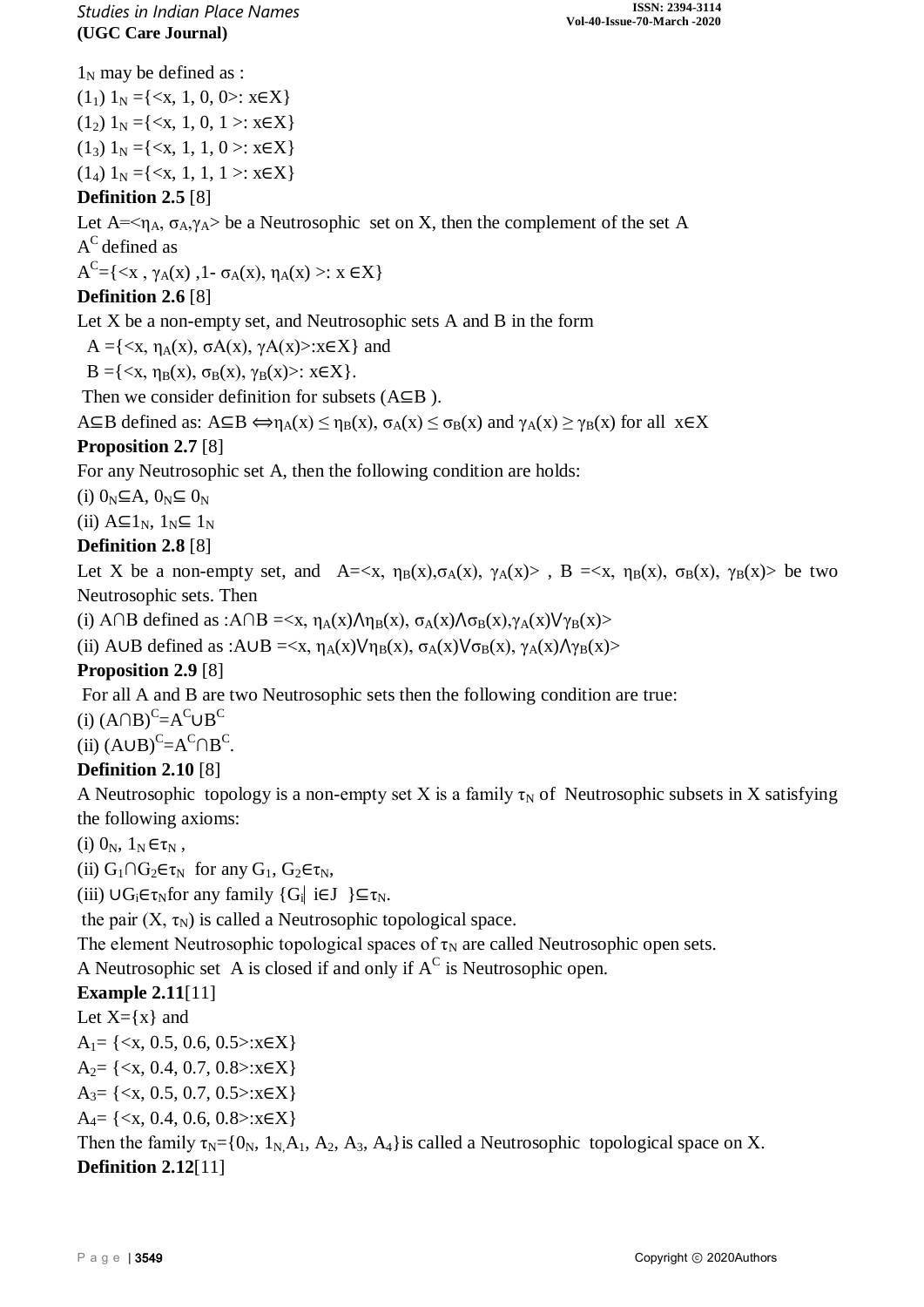Let  $(X, Nu_{\tau})$  be Neutrosophic topological spaces and  $A = \{ \langle x, \eta_A(x), \sigma_A(x), \gamma_A(x) \rangle : x \in X \}$  be a Neutrosophic set in X. Then the Neutrosophic closure and Neutrosophic interior of A are defined by Neu-Nu-cl(A)=∩{K:K is a Neutrosophic closed set in X and  $A \subseteq K$ }

Neu-Nu-int(A)=∪{G:G is a Neutrosophic open set in X and G⊆A}.

## **Definition 2.13**

Let  $(X, Nu_{\tau})$  be a Neutrosophic topological space. Then A is called

- (i) Neutrosophic regular Closed set [1] (Neu-RCS in short) if  $A=Neu$ -Cl(Neu-Int(A)),
- (ii) Neutrosophic  $\alpha$ -Closed set[1] (Neu- $\alpha$ CS in short) if Neu-Cl(Neu-Int(Neu-Cl(A))) $\subseteq$ A,
- (iii) Neutrosophic semi Closed set [8] (Neu-SCS in short) if Neu-Int(Neu-Cl(A)) $\subseteq$ A,

(iv) Neutrosophic pre Closed set [18] (Neu-PCS in short) if Neu-Cl(Neu-Int(A)) $\subseteq$ A,

## **Definition 2.14**

Let  $(X, Nu_{\tau})$  be a Neutrosophic topological space. Then A is called

- a) Neutrosophic regular open set [1](Neu-ROS in short) if A=Neu-Int(Neu-Cl(A)),
- b) Neutrosophic  $\alpha$ -open set [1](Neu- $\alpha$ OS in short) if A⊆Neu-Int(Neu-Cl(Neu-Int(A))),
- c) Neutrosophic semi open set [8](Neu-SOS in short) if A⊆Neu-Cl(Neu-Int(A)),
- d) Neutrosophic pre open set [18] (Neu-POS in short) if A⊆Neu-Int(Neu-Cl(A)),

## **Definition 2.15**:

An Neutrosophic set A of an Neutrosophic topological space  $(X, \mathfrak{I})$  is called:

- (a) Neutrosophic g-closed [4] if Nu-cl (A)  $\subset$ G whenever A  $\subset$ G and Gis Neutrosophic open.
- (b) Neutrosophic sg-closed [17] if Nu-scl (A)  $\subset$ G whenever A  $\subset$ G and G is Neutrosophic semi open.
- (c) Neutrosophic g\*-closed [2]if Nu-cl (A)  $\subseteq$ G whenever A  $\subseteq$ G and G is Neutrosophic g-open.
- (d) Neutrosophic ag-closed[9] if Nu-acl (A)  $\subseteq$ Gwhenever A  $\subseteq$ G and G is Neutrosophic open.
- (e) Neutrosophic gα-closed [5]if Nu-αcl (A)  $\subset$ G whenever A  $\subset$ G and G is Neutrosophic α- open.
- (f) Neutrosophic w-closed[16] if Nu-cl (A)  $\subset$ Gwhenever A  $\subset$ G and G is Neutrosophic semi open.
- (g) Neutrosophic gp-closed [10]if Nu-pcl (A)  $\subseteq$ G whenever A  $\subseteq$ Gand G is Neutrosophic open.
- (h) Neutrosophic gs-closed [17] if Nu-scl (A)  $\subset$ G whenever A  $\subset$ G and G is Neutrosophic open. The complements of the above mentioned closed set are their respective open sets.

## **Definition 2.16[4]**

If A is an Neutrosophic set in Neutrosophic topological space $(X, \mathfrak{I})$  then

- (a) Nu-scl  $(A)=\cap\{F:A\subset F, F \text{ is Neutrosophic semi closed}\}$
- (b) Nu-pcl  $(A)=\cap\{F:A\subset F, F \text{ is Neutrosophic pre closed}\}$
- (c) Nu- $\alpha$ cl (A)= $\cap$ { F:A $\subset$ F, F is Neutrosophic  $\alpha$  closed}

## **Remark 2.17**:

- (a) Every Neutrosophic closed set is Neutrosophic g-closed set.
- (b) Every Neutrosophic α-closed set is Neutrosophic αg-closed set.
- (c) Every Neutrosophic g-closed is Neutrosophic gα-closed set.
- (d) Every Neutrosophic αg-closed is Neutrosophic gα-closed set.
- (e) Every Neutrosophic w-closed set is Neutrosophic g-closed
- (f) Every Neutrosophic w-closed set is Neutrosophic sg-closed set.
- (i) Every Neutrosophic sg-closed set is Neutrosophic gs-closed set.

**Lemma 2.18**[8]**:** Let A and B be any two Neutrosophic sets of an Neutrosophic topological space  $(X, \mathfrak{I})$ . Then:

(a) A is an Neutrosophic closed set in  $X \Leftrightarrow Nu\text{-}cl(A) = A$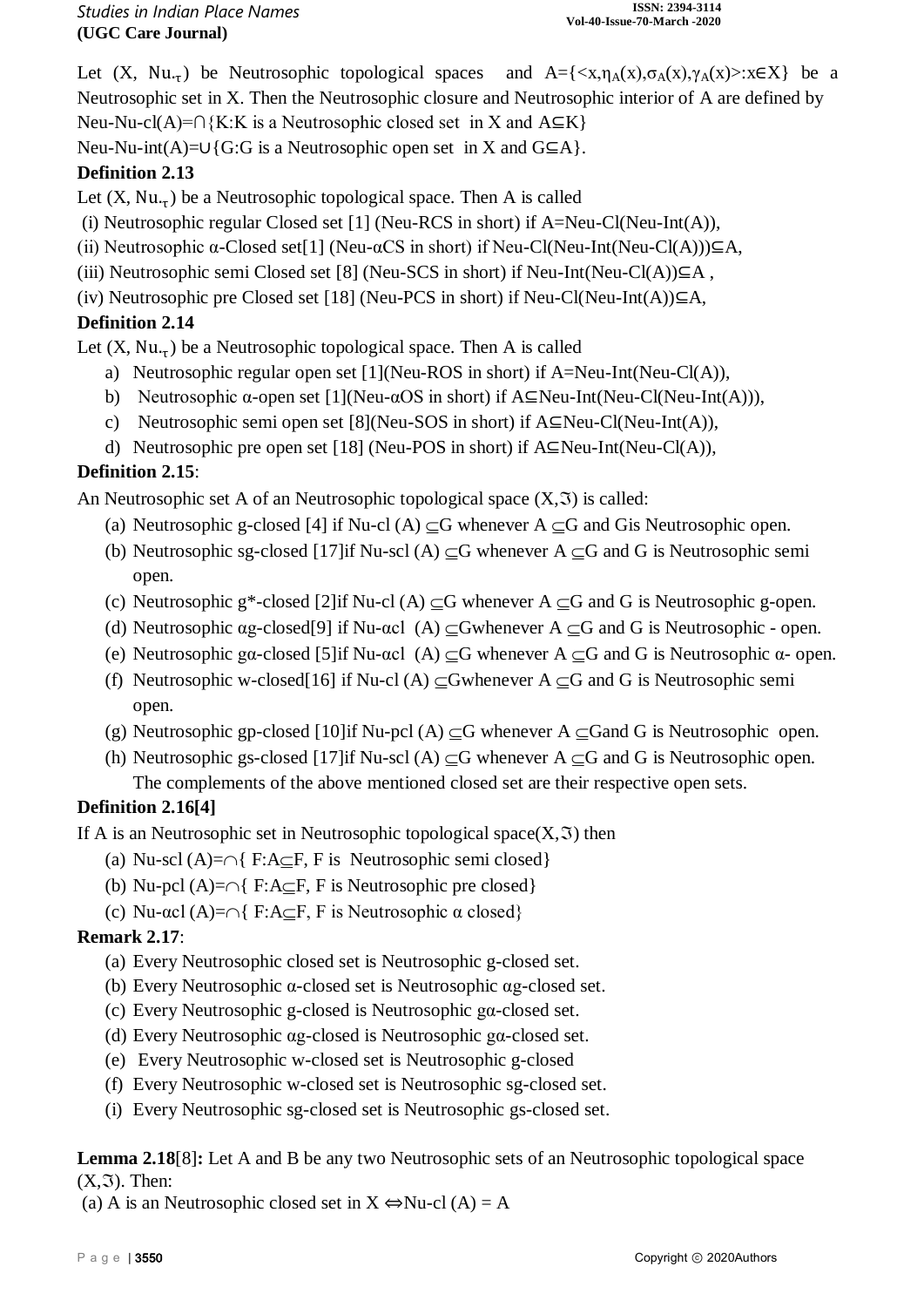(b) A is an Neutrosophic open set in  $X \Leftrightarrow Nu$ -int  $(A) = A$ .

(c) Nu-cl( $A^C$ ) = (Nu-int (A))<sup>C</sup>.

(d)Nu- int  $(A^C) = (Nu\text{-}cl(A))^C$ .

(e)  $A ⊂ B \Rightarrow Nu-int(A) ⊂ Nu-int(B)$ .

(f)  $A \subset B \Rightarrow Nu \text{-cl}(A) \subset Nu \text{-cl}(B)$ .

(g) Nu-cl (A∪ B) = Nu-cl (A) ∪Nu-cl(B).

(h)Nu- int(A ∩ B) = Nu-int (A) ∩Nu-int(B)

## **I. NEUTROSOPHICWEAKLY g\* -CLOSED SET**

## **Definition 3.1**:

An Neutrosophic set A of an Neutrosophic topological space  $(X, \mathfrak{T})$  is called anNeutrosophicweakly  $g^*$ -closed if Nu-cl (Nu-int(A) ) $\subseteq$ G whenever A  $\subseteq$ G and G is Neutrosophic g-open in X.

## **Theorem 3.2:**

Every Neutrosophic w-closed set is Neutrosophicweakly g\*-closed -closed.

#### **Proof:**

Let A is Neutrosophic w-closed set. Let  $A \subset U$  and U Neutrosophic semi-open sets in X. Since every Neutrosophic semi open set is Neutrosophic g-open sets U is Neutrosophic g-open sets. Now by definition of Neutrosophic w-closed sets Nu-cl(A)  $\subseteq$  U. But Nu-cl(Nu-int(A))  $\subseteq$ Nu-cl(A)  $\subseteq$  U. We have Nu-cl(Nu-int(A))  $\subseteq U$  whenever A  $\subseteq U$  and U is Neutrosophic g-open in X. Therefore A is Neutrosophicweakly g\*-closed set.

#### **Remark 3.3:**

The converse of above theorem need not be true as from the following example.

## **Example 3.4**:

Let  $X = \{a, b\}$  and  $\mathfrak{S} = \{0, U, 1\}$  be an Neutrosophic topology on X, where

U= $\left(x, \frac{7}{10}\right)$  $\frac{7}{10}$ ,  $\frac{5}{10}$  $\frac{5}{10}, \frac{2}{10}$ ,  $\left(\frac{6}{10}\right)$  $\frac{6}{10}$ ,  $\frac{5}{10}$  $\left(\frac{5}{10}, \frac{3}{10}\right)$ ) Then the Neutrosophic set

 $A = \langle x, \left( \frac{7}{10} \right) \rangle$  $\frac{7}{10}$ ,  $\frac{5}{10}$  $\frac{5}{10}, \frac{2}{10}$ ,  $\left(\frac{8}{10}\right)$  $\frac{8}{10}$ ,  $\frac{5}{10}$  $\frac{5}{10}$ ,  $\frac{1}{10}$ ) is Neutrosophicweakly g<sup>\*</sup> -closed but it is not Neutrosophic wclosed.

#### **Theorem 3.5:**

Every Neutrosophic g\*-closed set is Neutrosophicweakly g\*-closed sets..

## **Proof:**

Let A is Neutrosophic  $g^*$ -closed set. Let  $A \subseteq U$  and U is Neutrosophic g-open sets in X. Nowby definition of Neutrosophic g\*-closed sets Nu-cl(A)  $\subseteq$  U. But Nu-cl(Nu-int(A))  $\subseteq$ Nu-cl(A)  $\subseteq$  U. We have Nu-cl(Nu-int(A))  $\subseteq U$  whenever A  $\subseteq U$  and U is Neutrosophic g-open in X. Therefore A is Neutrosophicweakly g\*-closed set.

#### **Remark 3.6:**

The converse of above theorem need not be true as from the following example.

## **Example 3.7**:

Let  $X = \{a, b, c, d\}$  and Neutrosophic sets  $A_1, A_2, A_3, A_4$  defined as follows  $A_1 = \{ \langle x, \frac{9}{10} \rangle \}$  $\frac{9}{10}$ ,  $\frac{5}{10}$  $\frac{5}{10}, \frac{1}{10}$ ,  $\left(\frac{0}{10}\right)$  $\frac{0}{10}$ ,  $\frac{5}{10}$  $\frac{5}{10}$ ,  $\frac{1}{10}$ ),  $\left(\frac{0}{10}\right)$  $\frac{0}{10}$ ,  $\frac{5}{10}$  $\frac{5}{10}$ ,  $\frac{1}{10}$ ),  $\left(\frac{0}{10}\right)$  $\frac{0}{10}$ ,  $\frac{5}{10}$  $\frac{5}{10}, \frac{1}{10}$  $A_2 = \langle x, ($ 0  $\frac{1}{10}$ 5  $\frac{1}{10}$ 1  $\frac{1}{10}$ ),  $($ 8  $\frac{1}{10}$ 5  $\frac{1}{10}$ 1  $\frac{1}{10}$ ,  $\left($ 0  $\frac{1}{10}$ 5  $\frac{1}{10}$ 1  $\frac{1}{10}$ ),  $($ 0  $\frac{1}{10}$ 5  $\frac{1}{10}$ 1  $\frac{1}{10}$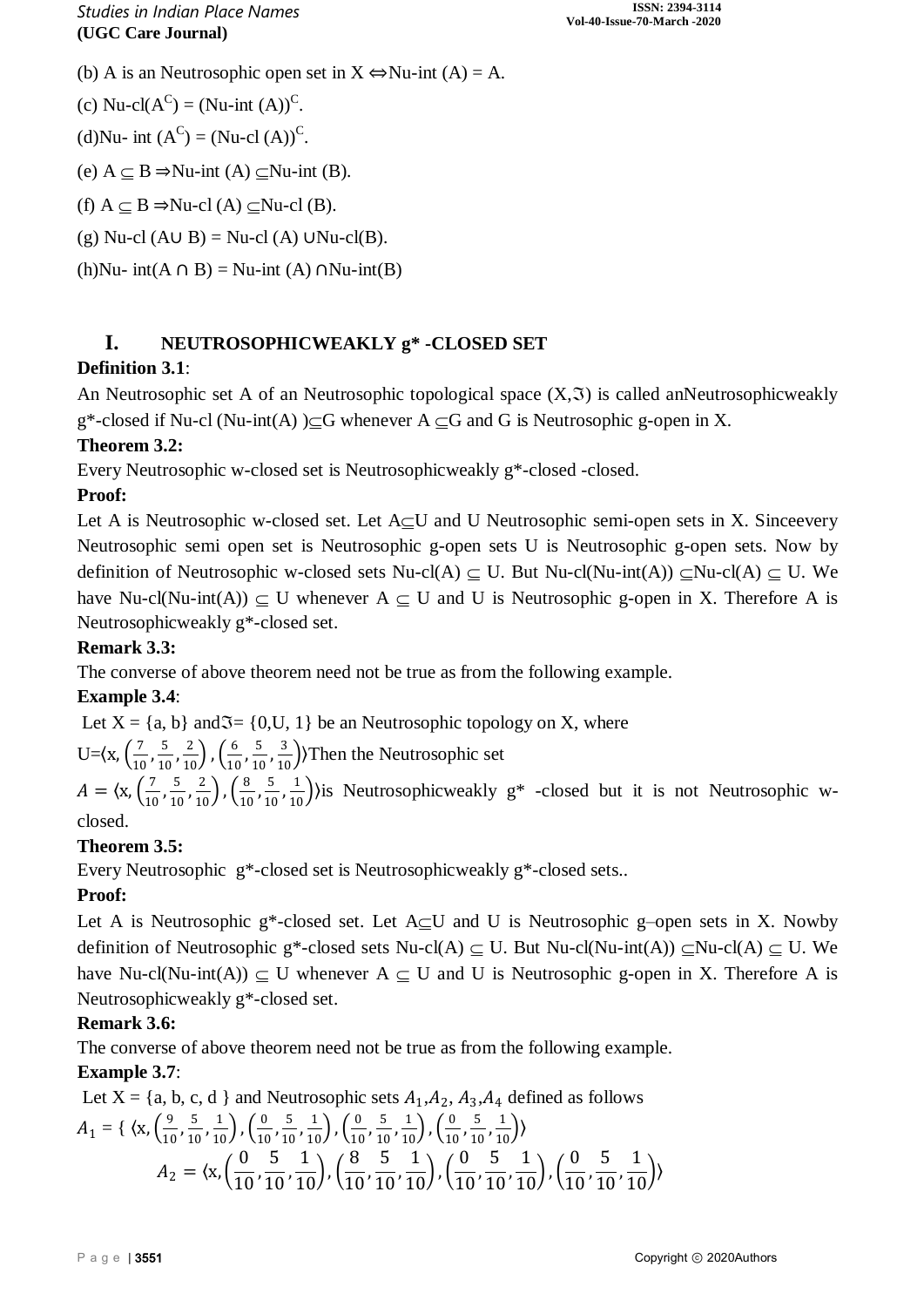*Studies in Indian Place Names* **(UGC Care Journal)**

$$
A_3 = \langle x, \left(\frac{9}{10}, \frac{5}{10}, \frac{1}{10}\right), \left(\frac{8}{10}, \frac{5}{10}, \frac{1}{10}\right), \left(\frac{0}{10}, \frac{5}{10}, \frac{1}{10}\right), \left(\frac{0}{10}, \frac{5}{10}, \frac{1}{10}\right) \rangle
$$
  

$$
A_4 = \langle x, \left(\frac{9}{10}, \frac{5}{10}, \frac{1}{10}\right), \left(\frac{8}{10}, \frac{5}{10}, \frac{1}{10}\right), \left(\frac{7}{10}, \frac{5}{10}, \frac{2}{10}\right), \left(\frac{0}{10}, \frac{5}{10}, \frac{1}{10}\right) \rangle
$$

 $\mathfrak{I} = \{0, A_1, A_2, A_3, A_4, 1\}$  be an Neutrosophic topology on X. Then the Neutrosophic set  $A = \langle x, \left( \frac{0}{10} \right) \rangle$  $\frac{0}{10}$ ,  $\frac{5}{10}$  $\frac{5}{10}, \frac{1}{10}$ ,  $\left(\frac{0}{10}\right)$  $\frac{0}{10}$ ,  $\frac{5}{10}$  $\frac{5}{10}, \frac{1}{10}$ ,  $\left(\frac{7}{10}\right)$  $\frac{7}{10}$ ,  $\frac{5}{10}$  $\frac{5}{10}, \frac{2}{10}$ ,  $\left(\frac{0}{10}\right)$  $\frac{0}{10}$ ,  $\frac{5}{10}$  $\left(\frac{5}{10}, \frac{1}{10}\right)$  is Neutrosophicweakly g<sup>\*</sup> -closed but it is not Neutrosophic g\*-close

#### **Theorem 3.8:**

Every Neutrosophic g-closed set is Neutrosophicweakly g\*-closed sets.

#### **Proof:**

Let A is Neutrosophic g-closed set. Let  $A \subseteq U$  and U Neutrosophic-open sets in X. Since everyNeutrosophic open set is Neutrosophic g-open sets U is Neutrosophic g-open sets. Now by definition of Neutrosophic g-closed sets Nu-cl(A)  $\subseteq$  U. But Nu-cl(Nu-int(A))  $\subseteq$ Nu-cl(A)  $\subseteq$  U. We have Nu-cl(Nu-int(A))  $\subseteq U$  whenever A  $\subseteq U$  and U is Neutrosophic g-open in X. Therefore A is Neutrosophicweakly g\*-closed set.

#### **Remark 3.9:**

The converse of above theorem need not be true as from the following example

#### **Example 3.10**:

Let X = {a, b, c, d, e} and Neutrosophic sets 
$$
A_1, A_2, A_3
$$
, defined as follows  
\n
$$
A_1 = \langle x, \left(\frac{9}{10}, \frac{5}{10}, \frac{1}{10}\right), \left(\frac{8}{10}, \frac{5}{10}, \frac{1}{10}\right), \left(\frac{0}{10}, \frac{5}{10}, \frac{1}{10}\right), \left(\frac{0}{10}, \frac{5}{10}, \frac{1}{10}\right), \left(\frac{0}{10}, \frac{5}{10}, \frac{1}{10}\right) \rangle
$$
\n
$$
A_2
$$
\n
$$
A_3
$$

Let  $\mathfrak{I} = \{0, A_1, A_2, A_3\}$  be an Neutrosophic topology on X. Then the Neutrosophic set  $A = \langle x, \left( \frac{9}{10} \right) \rangle$  $\frac{9}{10}$ ,  $\frac{5}{10}$  $\frac{5}{10}, \frac{1}{10}$ ,  $\left(\frac{0}{10}\right)$  $\frac{0}{10}$ ,  $\frac{5}{10}$  $\frac{5}{10}, \frac{1}{10}$ ,  $\left(\frac{0}{10}\right)$  $\frac{0}{10}$ ,  $\frac{5}{10}$  $\frac{5}{10}, \frac{1}{10}$ ,  $\left(\frac{0}{10}\right)$  $\frac{0}{10}$ ,  $\frac{5}{10}$  $\frac{5}{10}, \frac{1}{10}$ ,  $\left(\frac{0}{10}\right)$  $\frac{0}{10}$ ,  $\frac{5}{10}$  $\left(\frac{5}{10}, \frac{1}{10}\right)$ ) is Neutrosophicweakly g<sup>\*</sup> closed but it is not Neutrosophic g-closed.

#### **Theorem 3.11:**

Every Neutrosophic αg-closed set is Neutrosophicweakly g\*-closed sets.

#### **Proof:**

Let Ais Neutrosophic ag-closed set. Let  $A \subset U$  and U Neutrosophic -open sets in X. Since everyNeutrosophic open set is Neutrosophic g-open sets U is Neutrosophic g-open sets. Now by

definition of Neutrosophic αg-closed sets Nu- $\alpha c l(A) \subseteq U$ . But Nu- $\alpha c l(A) \subseteq Nu - c l(A)$  therefore Nu-

cl(A)⊆ A. NowNu-cl(Nu-int(A))  $\subset$ Nu-cl(A) $\subset$ U. We have Nu-cl(Nu-int(A)) $\subset$ U whenever A $\subset$ U and U is Neutrosophic g-open in X. Therefore A is Neutrosophicweakly  $g^*$ -closed set.

#### **Remark 3.12:**

The converse of above theorem need not be true as from the following example **Example 3.13**:

Let  $X = \{a, b, c, d\}$  and Neutrosophic sets  $A_1, A_2$  defined as follows

$$
A_1 = \{ \langle x, \left(\frac{7}{10}, \frac{5}{10}, \frac{1}{10}\right), \left(\frac{6}{10}, \frac{5}{10}, \frac{2}{10}\right), \left(\frac{0}{10}, \frac{5}{10}, \frac{1}{10}\right), \left(\frac{0}{10}, \frac{5}{10}, \frac{1}{10}\right) \rangle
$$
  
\n
$$
A_2 = \langle x, \left(\frac{0}{10}, \frac{5}{10}, \frac{1}{10}\right), \left(\frac{0}{10}, \frac{5}{10}, \frac{1}{10}\right), \left(\frac{7}{10}, \frac{5}{10}, \frac{2}{10}\right), \left(\frac{6}{10}, \frac{5}{10}, \frac{1}{10}\right) \rangle
$$
  
\nLet  $\Im = \{0, A_1, A_2, 1\}$  be an Neutrosophic topology on X. Then the Neutrosophic set  
\n
$$
A = \langle x, \left(\frac{7}{10}, \frac{5}{10}, \frac{1}{10}\right), \left(\frac{0}{10}, \frac{5}{10}, \frac{1}{10}\right), \left(\frac{0}{10}, \frac{5}{10}, \frac{2}{10}\right), \left(\frac{0}{10}, \frac{5}{10}, \frac{1}{10}\right) \rangle
$$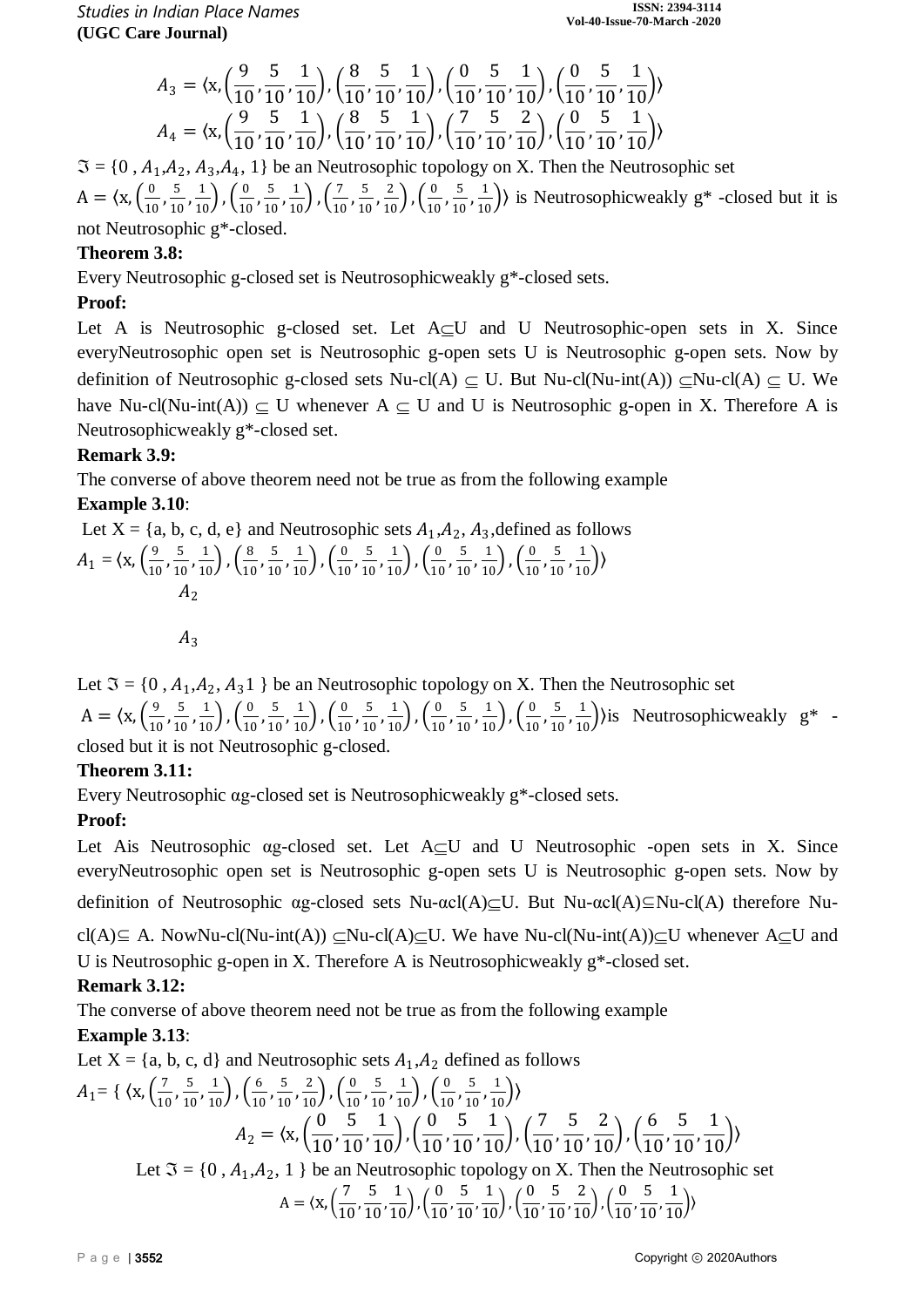is Neutrosophicweakly g\* -closed but it is not Neutrosophic αg-closed.

## **Theorem 3.14:**

Every Neutrosophic gα-closed set is Neutrosophicweakly g\*-closed sets.

## **Proof:**

It follows from theorem 3.11the fact that every Neutrosophic gα-closed set is Neutrosophic αg-closed sets.

## **Theorem 3.15:**

Every Neutrosophic gp-closed set is Neutrosophicweakly g\*-closed sets.

## **Proof:**

Let A is Neutrosophic gp-closed set. Let  $A\subset U$  and U Neutrosophic-open sets in X. Since everyNeutrosophic open set is Neutrosophic g-open sets U is Neutrosophic g-open sets. Now by

definition of Neutrosophic gp-closed sets Nu-pcl(A) $\subseteq$ U. But Nu-pcl(A) $\subseteq$ Nu-cl(A) therefore Nu-

cl(A)⊆ A. Now Nu-cl(Nu-int(A)) $\subseteq$ Nu-cl(A) $\subseteq$ U. We have Nu-cl(Nu-int(A)) $\subseteq$ U whenever A $\subset$ U and

U is Neutrosophic g-open in X. Therefore A is Neutrosophicweakly g\*-closed set.

## **Remark 3.16:**

The converse of above theorem need not be true as from the following example.

## **Example 3.17**:

Let  $X = \{a, b\}$  and  $\mathfrak{S} = \{0_N, A_1, 1_N\}$  be an Neutrosophic topology on X, where

 $A_1 = \frac{x}{10} \left( \frac{4}{10} \right)$  $\frac{4}{10}$ ,  $\frac{5}{10}$  $\frac{5}{10}, \frac{3}{10}$ ,  $\left(\frac{6}{10}\right)$  $\frac{6}{10}$ ,  $\frac{5}{10}$  $\left(\frac{5}{10}, \frac{3}{10}\right)$ ). Then the Neutrosophic set

 $A_2 = \frac{x}{10} \left( \frac{4}{10} \right)$  $\frac{4}{10}$ ,  $\frac{5}{10}$  $\frac{5}{10}, \frac{2}{10}$ ,  $\left(\frac{6}{10}\right)$  $\frac{6}{10}$ ,  $\frac{5}{10}$  $\left(\frac{5}{10}, \frac{1}{10}\right)$  is Neutrosophicweakly g<sup>\*</sup> -closed but it is not Neutrosophic gpclosed.

## **Corollary 3.20:**

Every Neutrosophic closed set is Neutrosophicweakly g\*-closed set.

Every Neutrosophicα-closed set is Neutrosophicweakly g\*-closed set.

Every Neutrosophic pre-closed set is Neutrosophic weakly g\*-closed set.

Every Neutrosophic regular-closed set is Neutrosophic weakly g\*-closed set.

## **Proof:** Obvious

**Remark 3.25**: The intersection of two Neutrosophicweakly g\*-closed sets in an Neutrosophic topologicalspace  $(X, \mathfrak{I})$  may not be Neutrosophicweakly g\*-closed. For,

**Example 3.26:** Let  $X = \{a, b, c, d\}$  and Neutrosophic sets  $A_1, A_2, A_3, A_4$  defined as follows  $A_1 = \langle x, \frac{9}{10} \rangle$  $\frac{9}{10}$ ,  $\frac{5}{10}$  $\frac{5}{10}, \frac{1}{10}$ ,  $\left(\frac{0}{10}\right)$  $\frac{0}{10}$ ,  $\frac{5}{10}$  $\frac{5}{10}, \frac{1}{10}$ ,  $\left(\frac{0}{10}\right)$  $\frac{0}{10}$ ,  $\frac{5}{10}$  $\frac{5}{10}, \frac{1}{10}$ ,  $\left(\frac{0}{10}\right)$  $\frac{0}{10}$ ,  $\frac{5}{10}$  $\frac{5}{10}, \frac{1}{10}$  $A_2 = \langle x, ($ 0  $\frac{1}{10}$ 5  $\frac{1}{10}$ 1  $\frac{1}{10}$ ),  $($ 8  $\frac{1}{10}$ 5  $\frac{1}{10}$ 1  $\frac{1}{10}$ ),  $($ 0  $\frac{1}{10}$ 5  $\frac{1}{10}$ 1  $\frac{1}{10}$ ,  $\left($ 0  $\frac{1}{10}$ 5  $\frac{1}{10}$ 1  $\frac{1}{10}$  $A_3 = \langle x, ($ 9  $\frac{1}{10}$ 5  $\frac{1}{10}$ 1  $\frac{1}{10}$ ),  $($ 8  $\frac{1}{10}$ 5  $\frac{1}{10}$ 1  $\frac{1}{10}$ ,  $\left($ 0  $\frac{1}{10}$ 5  $\frac{1}{10}$ 1  $\frac{1}{10}$ ),  $($ 0  $\frac{1}{10}$ 5  $\frac{1}{10}$ 1  $\frac{1}{10}$  $A_4 = \langle x, ($ 9  $\frac{1}{10}$ 5  $\frac{1}{10}$ 1  $\frac{1}{10}$ ),  $($ 8  $\frac{1}{10}$ 5  $\frac{1}{10}$ 1  $\frac{1}{10}$ ,  $\left($ 7  $\frac{1}{10}$ 5  $\frac{1}{10}$ 2  $\frac{1}{10}$ ),  $($ 0  $\frac{1}{10}$ 5  $\frac{1}{10}$ 1  $\frac{1}{10}$ 

 $\mathfrak{I} = \{0, A_1, A_2, A_3, A_4, 1, \}$  be an Neutrosophic topology on X. Then the Neutrosophic set  $A = \langle x, \left( \frac{9}{10} \right) \rangle$  $\frac{9}{10}$ ,  $\frac{5}{10}$  $\frac{5}{10}, \frac{1}{10}$ ,  $\left(\frac{8}{10}\right)$  $\frac{8}{10}$ ,  $\frac{5}{10}$  $\left(\frac{5}{10},\frac{1}{10}\right), \left(\frac{0}{10}\right)$  $\frac{0}{10}$ ,  $\frac{5}{10}$  $\left(\frac{5}{10},\frac{1}{10}\right), \left(\frac{0}{10}\right)$  $\frac{0}{10}$ ,  $\frac{5}{10}$  $\frac{5}{10}, \frac{1}{10}$ B =  $\langle x, \left(\frac{9}{10}, \frac{5}{10}, \frac{1}{10}\right), \left(\frac{0}{10}, \frac{5}{10}, \frac{1}{10}\right), \left(\frac{7}{10}, \frac{5}{10}, \frac{2}{10}\right), \left(\frac{9}{10}, \frac{5}{10}, \frac{1}{10}\right)$ 

B = 
$$
(x, (\frac{1}{10}, \frac{1}{10}), (\frac{1}{10}, \frac{1}{10}, \frac{1}{10}), (\frac{1}{10}, \frac{1}{10}, \frac{1}{10}), (\frac{1}{10}, \frac{1}{10}, \frac{1}{10})
$$

are Neutrosophicweakly  $g^*$ -closed in  $(X, \mathfrak{F})$  but A $\cap$ B is not Neutrosophicweakly  $g^*$ -closed. **Theorem 3.27**:

Let A be an Neutrosophicweakly g<sup>\*</sup>-closed set in an Neutrosophic topological space(X, $\mathfrak{I}$ ) and A $\subset$ B $\subseteq$ Nu-cl (Nu-int(A)). Then B is Neutrosophicweakly g<sup>\*</sup>-closed in X.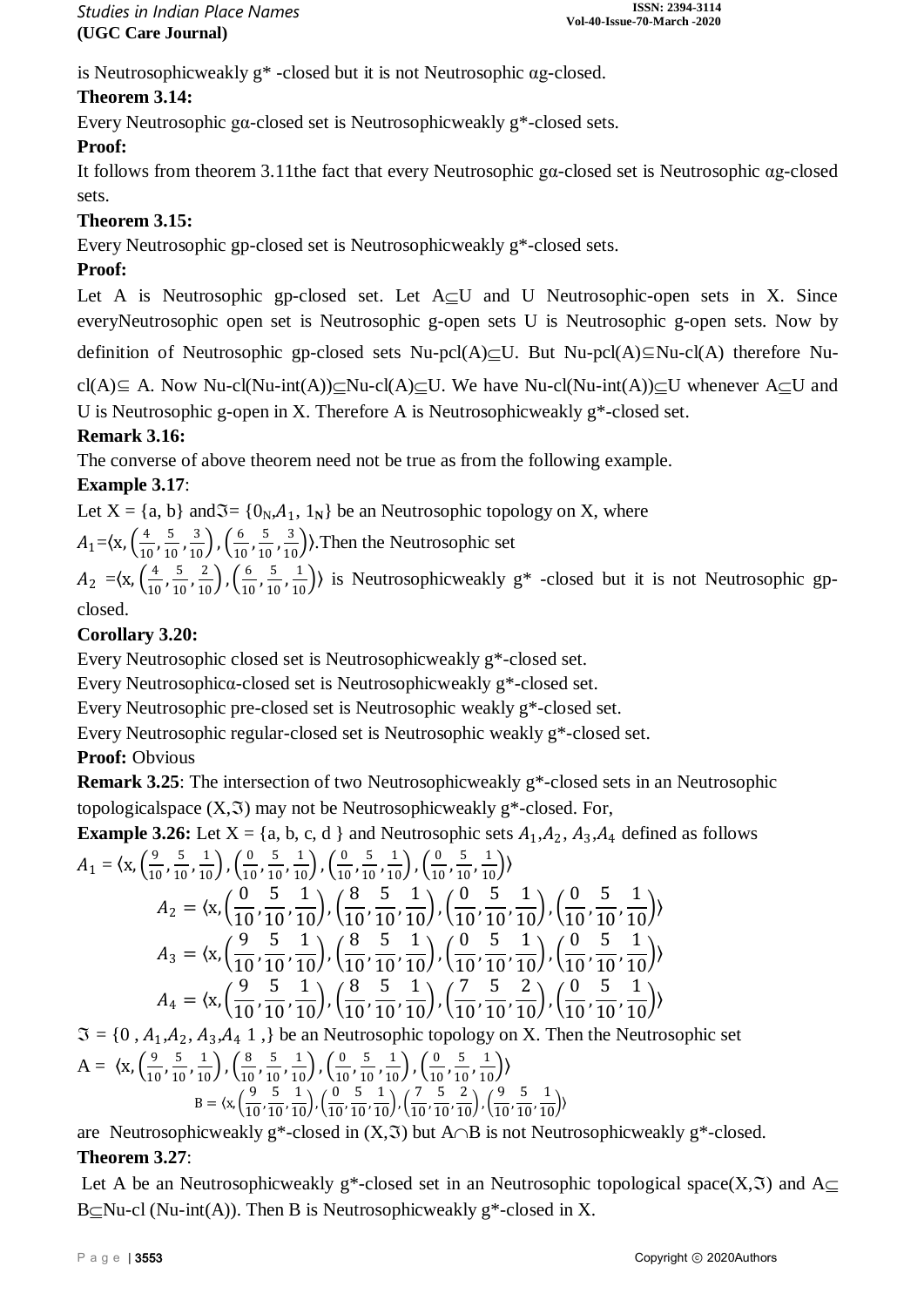## **Proof**:

Let G be an Neutrosophic g-open set in X such that  $B \subset G$ . Then  $A \subset G$  and since A is Neutrosophicweakly g\*-closed, Nu-cl(Nu-int(A)) $\subseteq$ G. Now B $\subseteq$ Nu-cl (Nu-int(A))  $\Rightarrow$ Nu-cl(Nu-int(B))

 $\subseteq$ Nu-cl(Nu-int(Nu-cl(Int(A)))) =Nu-cl(Nu-int(A)), Nu-cl(Nu-int(B)) $\subseteq$ Nu-cl(Nu-int(A))  $\subseteq$ G. Consequently B is Neutrosophicweakly g\*-closed**.**

**Definition 3.28**: An Neutrosophic set A of an Neutrosophic topological space  $(X, \mathfrak{T})$  is called Neutrosophic g\*-open if and only if its complement  $A^C$  is Neutrosophicweakly g\*-closed.

**Remark 3.29**:

Every Neutrosophic w-open set is Neutrosophicweakly g\*-open but its converse may notbe true. **Example 3.30**:

Let  $X = \{a, b\}$  and  $\mathfrak{I} = \{0, A_1, 1\}$  be an Neutrosophictopology on X, where  $A_1 = \left(x, \frac{7}{10}\right)$  $\frac{7}{10}$ ,  $\frac{5}{10}$  $\frac{5}{10}, \frac{2}{10}$ ,  $\left(\frac{6}{10}\right)$  $\frac{6}{10}$ ,  $\frac{5}{10}$  $\left(\frac{5}{10}, \frac{3}{10}\right)$ . Then the Neutrosophic set

 $A_2 = \frac{x}{10} \left( \frac{2}{10} \right)$  $\frac{2}{10}$ ,  $\frac{5}{10}$  $\frac{5}{10}, \frac{7}{10}$ ,  $\left(\frac{1}{10}\right)$  $\frac{1}{10}$ ,  $\frac{5}{10}$  $\left(\frac{5}{10}, \frac{8}{10}\right)$  is Neutrosophicweakly g\*-open in  $(X, \Im)$  but it is not Neutrosophic w-open in  $(X, \Im)$ .

## **Theorem 3.31**:

An Neutrosophic set A of an Neutrosophic topological space  $(X, \mathfrak{I})$  is Neutrosophicweakly g<sup>\*</sup>-open if  $F \subset Nu-cl(Nu-int (A))$  whenever F is Neutrosophic g-closed and  $F \subset A$ .

**Proof**: Follows from definition 3.1 and Lemma 2.18

## **Theorem 3.32:**

Let A be an Neutrosophicweakly g<sup>\*</sup>-open set of an Neutrosophic topological space( $X$ , $\mathfrak{I}$ ) and Nucl(Nu-int (A))  $\subseteq$  B  $\subseteq$  A. Then B is Neutrosophicweakly g\*-open.

## **Proof**:

Suppose A is an Neutrosophicweakly g\*-open in X and Nu-cl(Nu-int(A)) $\subseteq$ B $\subseteq$ A. $\Rightarrow$ A<sup>C</sup> $\subseteq$ B<sup>C</sup> $\subseteq$ (Nucl(Nu-int(A)))<sup>C</sup> $\subseteq$ A<sup>C</sup> $\subseteq$  B<sup>C</sup> $\subseteq$ Nu-cl(Nu-int(A<sup>C</sup>) by Lemma 2.18and A<sup>C</sup> is Neutrosophicweakly g<sup>\*</sup>closed it follows from theorem that  $B^c$  is Neutrosophicweakly  $g^*$ -closed. Hence B is Neutrosophicweakly g\*-open.

## **IV. CONCLUSION**

The theory of g-closed sets plays an important role in general topology. Since its inception many weak and strong forms of g-closed sets have been introduced in general topology as well as fuzzy topology and Neutrosophic topology. The present paper investigated a new weak form of Neutrosophic g-closed sets called Neutrosophicweakly g\*-closed sets which has been compared with the classes of Neutrosophic closed sets, Neutrosophic pre closed sets, Neutrosophic α-closed sets, Neutrosophic w-closed sets, Neutrosophic gp-closed sets , Neutrosophic αg-closed sets, Neutrosophic gα-closed sets , Neutrosophic g\*- closed sets. Several properties and application of Neutrosophicweakly g\*-closed sets are studied. Many examples are given to justify the result.

## **REFERENCES**

- 1. I. Arokiarani, R. Dhavaseelan, S. Jafari, M. Parimala, On Some New Notions and Functions in Neutrosophic Topological Spaces, Neutrosophic Sets and Systems, Vol. 16, 16-19 (2017).
- 2. A.Atkinswestley,S.Chandrasekar,Neutrosophic g\*- closed sets (Communicated)
- 3. V. Banu priya S.Chandrasekar: Neutrosophic αgs Continuity and Neutrosophic αgs Irresolute Maps, Neutrosophic Sets and Systems, vol. 28, 2019, pp. 162-170. DOI: 10.5281/zenodo.3382531
- 4. R. Dhavaseelan and S. Jafari, Generalized Neutrosophic closed sets, New trends in Neutrosophic theory and applications Volume II- 261-273, (2018).
- 5. R.Dhavaseelan, S. Jafari and Md. Hanif Page,Neutrosophic Generalized α-contra-continuity,CREAT. MATH. INFORM. 20 (2011), No. 2, 1-6.